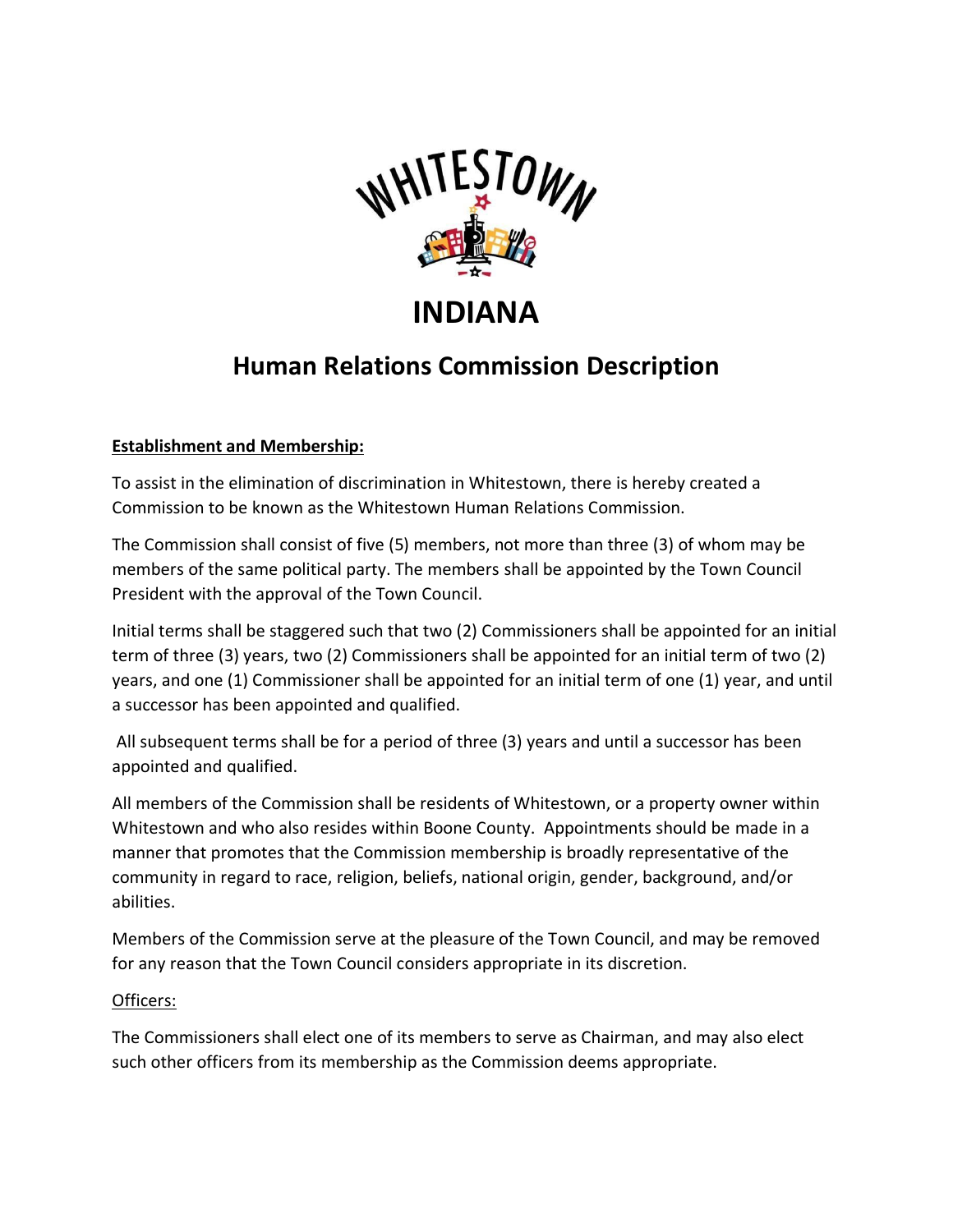The Town Council shall appoint an Executive Director for the Commission, which may but is not required to be an employee of the Town in other capacities. The Commission may appoint the Executive Director or higher designee to serve as Secretary to the Commission. In such an event, the Executive Director/Commission Secretary shall not be required to meet the qualifications for membership on the Commission, and shall not be compensated for the services as Commission Secretary other than the salary established for the position of Executive Director by the Town Council.

#### **Powers and Duties:**

The Commission shall have only those powers which are conferred herein and which are permitted to be exercised by a Human Relations Commission under the applicable provisions of Indiana law, including the power to:

Investigate and conciliate complaints of prejudice or discriminatory practices;

Subpoena and compel the attendance of witnesses or production of pertinent documents and records;

Administer oaths and examine witnesses;

Make findings and recommendations;

Institute actions for appropriate legal or equitable relief in a circuit or superior court;

Refer to the appropriate governmental entity those complaints which cannot be conciliated by the Commission;

Employ other staff personnel as approved by the Town Council;

Adopt rules and regulations to conduct its business and its meetings; and

Conduct programs and activities to carry out the purposes of the Whitestown Human Relations Commission provided for in this Ordinance within the Whitestown community.

The Commission shall hold regular meetings, and other meeting as called by the elected Chairman or three (3) Commissioners.

The Commission shall endeavor to keep itself fully informed concerning the studies and findings of private organizations with respect to the practices falling within the Commission's purpose.

The Commission shall render an annual report of its activities to the Town Council, and shall render such other additional reports as the Town Council may from time to time request. The reports should describe the investigations and conciliation proceedings it has conducted, the outcome of such proceedings, the progress made and any other work performed, and achievement toward the elimination of discrimination.